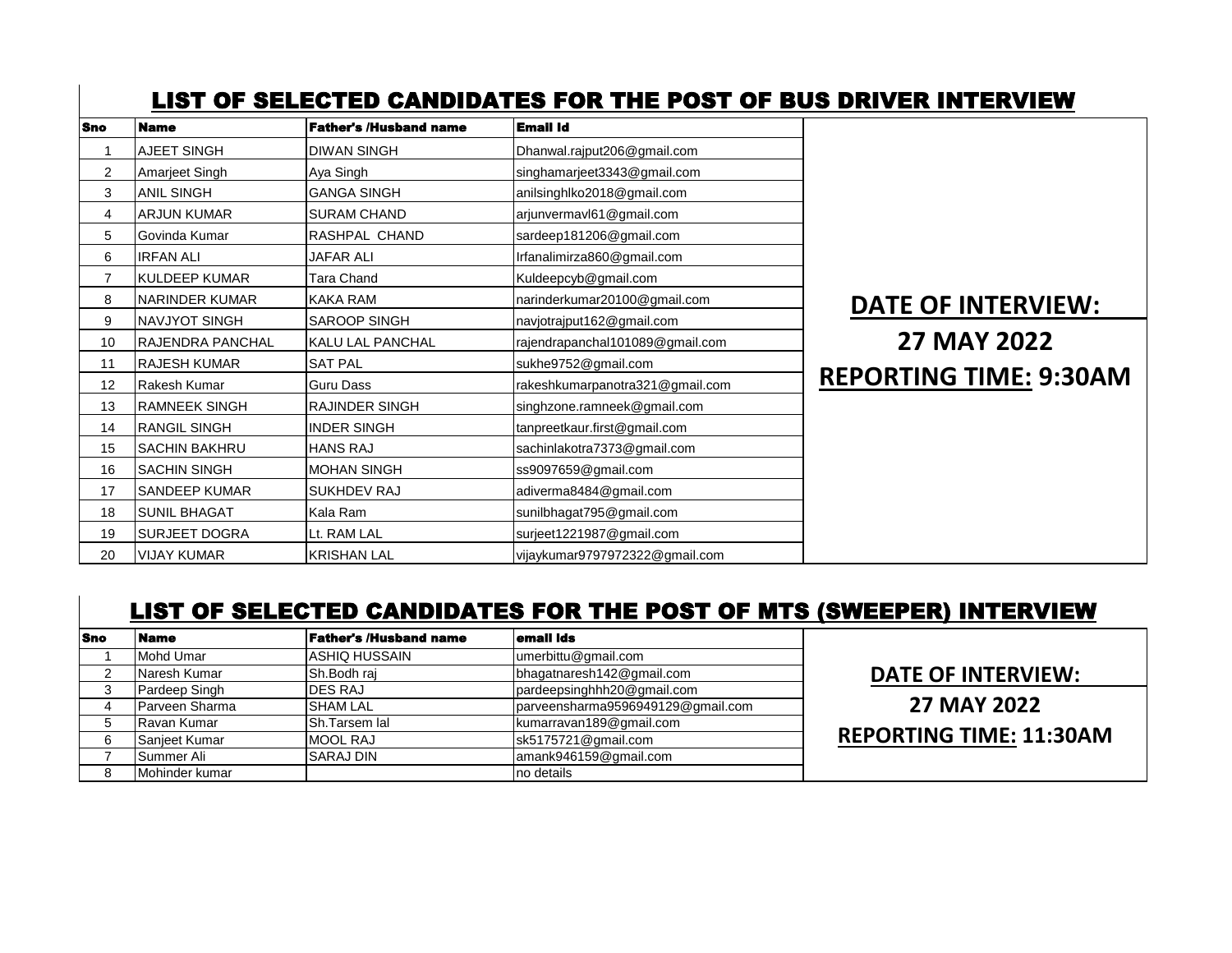## LIST OF SELECTED CANDIDATES FOR THE POST OF LAB ATTENDANT INTERVIEW

| Sno | <b>Name</b>            | <b>Father's/Husband name</b> | email ids                      |                                |
|-----|------------------------|------------------------------|--------------------------------|--------------------------------|
|     | IDIKSHA SHARMA         | <b>BEJ NATH</b>              | iamdiksha002@gmail.com         |                                |
|     | Anil Sharma            | Bodh raj                     | anilsharmajmu84@gmail.com      |                                |
| 3   | <b>ANKIT KUMAR</b>     | <b>RAM SARAN</b>             | akmeenia49@gmail.com           |                                |
| 4   | <b>ANIL KUMAR</b>      | <b>SAT PAUL</b>              | anilattri45@gmail.com          |                                |
| 5   | ASHWANI CHADHA         | PARDEEP KUMAR CHADHA         | ASHWANIASHWANI0011@GMAIL.COM   |                                |
| 6   | <b>DEEPAK KUMAR</b>    | Subash chander               | deepakkumar978158@gmail.com    |                                |
|     | <b>DROPTA DEVI</b>     | <b>KIKER SINGH</b>           | Dropta177@gmail.com            |                                |
| 8   | uma shankar baghel     | omkar singh                  | usbaghel1881@gmail.com         |                                |
| 9   | <b>CHARAN DASS</b>     | <b>RAM DASS</b>              | yuvicharan55@gmail.com         | <b>DATE OF INTERVIEW:</b>      |
| 10  | ABHISHEK GANDOTRA      | Rajinder Gandotra            | abhishekgandotra14@gmail.com   |                                |
| 11  | <b>POOJA CHOUDHARY</b> | <b>HEERA LAL</b>             | jaiswalpuja41@gmail.com        | <b>27 MAY 2022</b>             |
| 12  | IVIVEK KUMAR SHARMA    | <b>THORU RAM</b>             | vivek9796454004@gmail.com      | <b>REPORTING TIME: 11:30AM</b> |
| 13  | <b>MANGAT RAM</b>      | <b>KALIDASS</b>              | mangatbhagat2092@gmail.com     |                                |
| 14  | IHEENA SHARMA          | OM PRAKASH SHARMA            | heenasharma971987@gmail.com    |                                |
| 15  | JAFFER SULTAN          | <b>MOHD LATIEF</b>           | jaffer.com2013@gmail.com       |                                |
| 16  | <b>KARAN KUMAR</b>     | <b>PREM KUMAR</b>            | karankaimpuri@gmail.com        |                                |
| 17  | <b>SURJEET SINGH</b>   | <b>PUNNU RAM</b>             | Ss8967762@gmail.com            |                                |
| 18  | <b>ANIL KUMAR</b>      | <b>JAMIT LAL</b>             | kumaranilsms14@gmail.com       |                                |
| 19  | IANKUSH SHARMA         | <b>CHAMAN LAL</b>            | ANKUSHSHARMA30012000@GMAIL.COM |                                |
| 20  | <b>JYOTI</b>           | <b>RAJESH SINGH</b>          | jyotislathia3@gmail.com        |                                |
| 21  | <b>PAWAN KUMAR</b>     | <b>PARTAP CHAND</b>          | Pwnkmr4200@gmail.com           |                                |
| 22  | Sunil Slathia          | Surjeet Singh                | slathiasunil.slathia@gmail.com |                                |